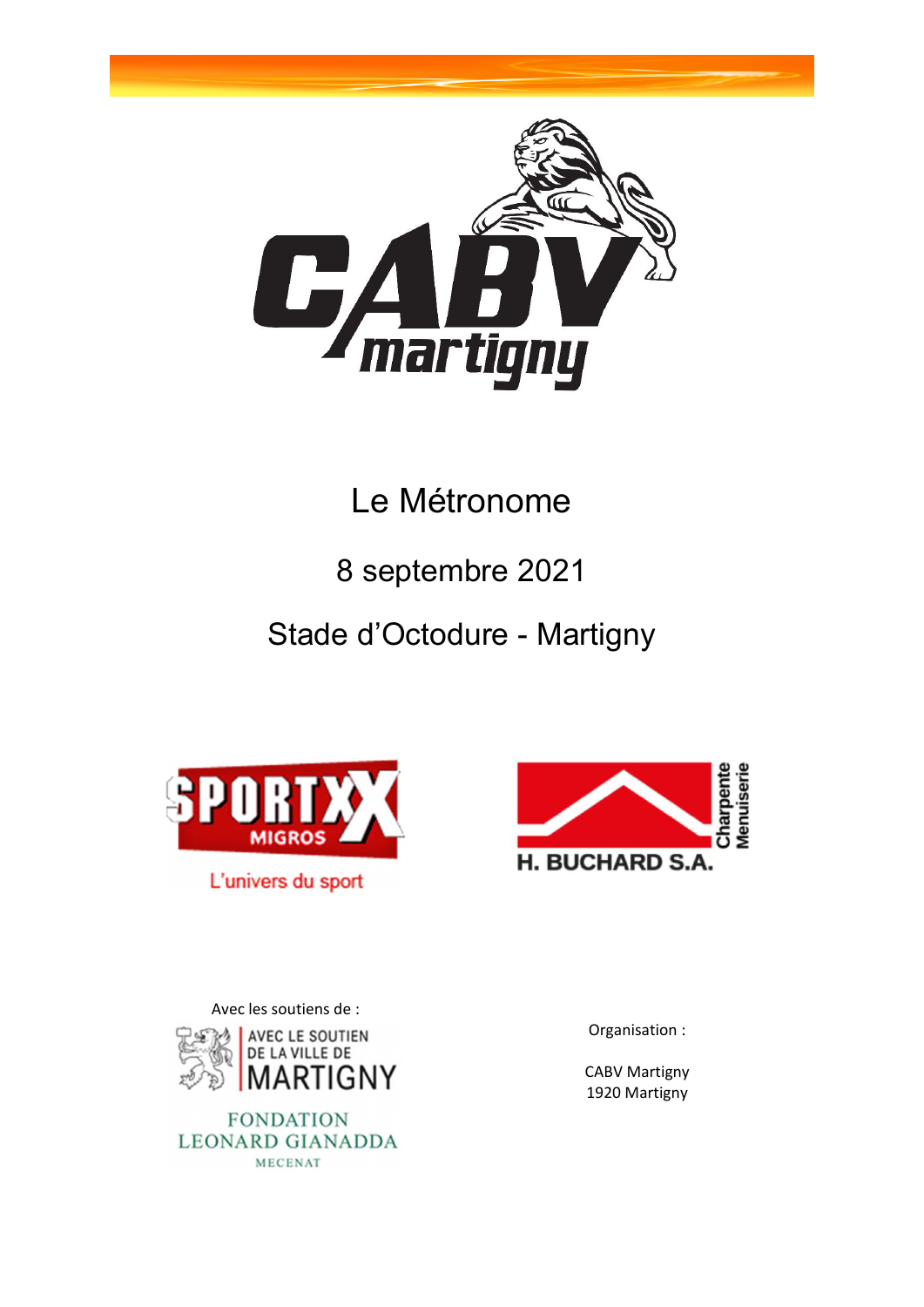### **1000m serie 1 : plus de 4.05, MAN, WOM** 08.09.2021 / 18:30

Séries chronométrées

|                 |     | Rang Doss Nom                 | AN   | Pays Club                    | Performance |           |
|-----------------|-----|-------------------------------|------|------------------------------|-------------|-----------|
| 1.              | 80  | <b>Filippin Emma</b>          | 2009 | SUI CABV Martigny            | 3:57,65     | <b>PB</b> |
| 2               | 90  | <b>Moulin Ella</b>            | 2010 | SUI CABV Martigny            | 4:00,43     | <b>PB</b> |
|                 |     | 492 Alves Sucena Melo Jolenne | 2008 | SUI CABV Martigny            | 4:00,92     | <b>PB</b> |
| 4               |     | 470 Fanti Roméo               | 2011 | SUI CABV Martigny            | 4:02,66     | <b>PB</b> |
| 5               |     | 477 Heldner Louis             | 2012 | SUI CABV Martigny            | 4:02,70     |           |
| 6               |     | 464 Achermann Matthias        | 1979 | SUI CABV Martigny            | 4:03,18     |           |
|                 |     | 467 Crittin Dany              | 2012 | <b>SUI CABV Martigny</b>     | 4:04,29     |           |
| 8               |     | 502 Gargantini Margaux        | 2010 | SUI CABV Martigny            | 4:05.09     |           |
| 9               | 271 | <b>Moulin Mathéo</b>          | 2009 | <b>SUI CABV Martigny</b>     | 4:08.49     |           |
| 10              | 497 | <b>Bourgeois Lola</b>         | 2009 | <b>SUI CABV Martigny</b>     | 4:09,50     | <b>PB</b> |
| 11              | 91  | <b>Petoud Solène</b>          | 2011 | SUI CABV Martigny            | 4:13,52     |           |
| 12 <sup>2</sup> | 475 | <b>Guillou Yannick</b>        | 1970 | SUI CABV Martigny            | 4:16,42     |           |
| 13              | 85  | Koné Ayssa                    | 2014 | SUI CABV Martigny            | 4:16,64     |           |
| 14              | 96  | Rousseaux Clémence            | 2012 | SUI CABV Martigny            | 4:17,19     |           |
| 15              | 473 | <b>Gabioud Romain</b>         | 2001 | SUI CABV Martigny            | 4:18,08     |           |
| 16              | 88  | <b>Maytain Mailys</b>         | 2010 | SUI ES Ayent Anzère          | 4:26,54     |           |
| 17              |     | 491 Alves Sucena Melo Jade    | 2010 | <b>SUI CABV Martigny</b>     | 4:27,93     |           |
| 18              | 81  | <b>Gomez Owen Ellie</b>       | 2012 | SUI CABV Martigny            | 4:28,22     |           |
| 19              | 500 | <b>Djitik Naomie</b>          | 2011 | SUI T-R-T Athlétisme Monthey | 4:31,71     | <b>PB</b> |
| 20              |     | 490 Venker Nathan             | 2009 | SUI CABV Martigny            | 4:33.91     | <b>PB</b> |
| 21              | 87  | Lokaj Melina                  | 2012 | SUI T-R-T Athlétisme Monthey | 4:36,19     |           |
| 22              | 79  | <b>Favennec Marine</b>        | 2013 | SUI CABV Martigny            | 4:37,73     |           |
| 23              | 478 | Joho Maxendre                 | 2013 | SUI CABV Martigny            | 4:37,96     |           |
| 24              | 76  | <b>Duchoud Lola</b>           | 2011 | SUI T-R-T Athlétisme Monthey | 4:38,96     |           |
| 25              | 468 | Djitik Joachim                | 2013 | SUI T-R-T Athlétisme Monthey | 4:39,67     |           |
|                 |     | 26 494 Boisset Callie         | 2013 | SUI CABV Martigny            | 4:42,79     |           |

#### **1000m serie 2 : de 3.50 ? 4.00, MAN, WOM** 08.09.2021 / 18:40

Séries chronométrées

**Rang Doss Nom AN Pays Club Performance 89 Moret Célia** 2008 SUI CABV Martigny **3:46,19** SB **499 Copt Zélie** 2009 SUI CABV Martigny **3:47,49** PB **464 Achermann Matthias** 1979 SUI CABV Martigny **3:47,89 475 Guillou Yannick** 1970 SUI CABV Martigny **3:54,76 481 Lokaj Loris** 2009 SUI T-R-T Athlétisme Monthey **3:55,20 473 Gabioud Romain** 2001 SUI CABV Martigny **4:02,72 498 Briguet Laora** 2010 SUI ES Ayent Anzère **4:05,07**

### **1000m serie 3 : de 3.35 ? 3.45, MAN, WOM** 08.09.2021 / 18:50

Séries chronométrées

| Rang Doss Nom |                             | AN Pays Club           | Performance |     |
|---------------|-----------------------------|------------------------|-------------|-----|
|               | 1 480 Koné Cheikh Talibouya | 1988 SEN CABV Martigny | 3:34,73     |     |
|               | 2 493 Badoux Keren          | 2009 SUI SG St-Maurice | 3:35.65     | PB. |
|               | 3 472 Gabioud Rémy          | 1998 SUI CABV Martigny | 3:38,67     |     |
|               | 4 86 Koné Léna              | 2012 SUI CABV Martigny | 3:42.31     |     |
|               | 5 97 Rousseaux Valentine    | 2009 FRA CABV Martigny | 3:44.02     |     |
|               | 6 495 Bourgeois Alice       | 2009 SUI CABV Martigny | 3:44.23     |     |
|               | 7 473 Gabioud Romain        | 2001 SUI CABV Martigny | 3:45,25     |     |
|               | 8 82 Guillou Yuna           | 2008 SUI CABV Martigny | 3:45,26     |     |
|               | 9 94 Ramuz Claire           | 2009 SUI CABV Martigny | 3:47,32     |     |
|               | 10 496 Bourgeois Laly       | 2009 SUI CABV Martigny | 3:47.51     |     |